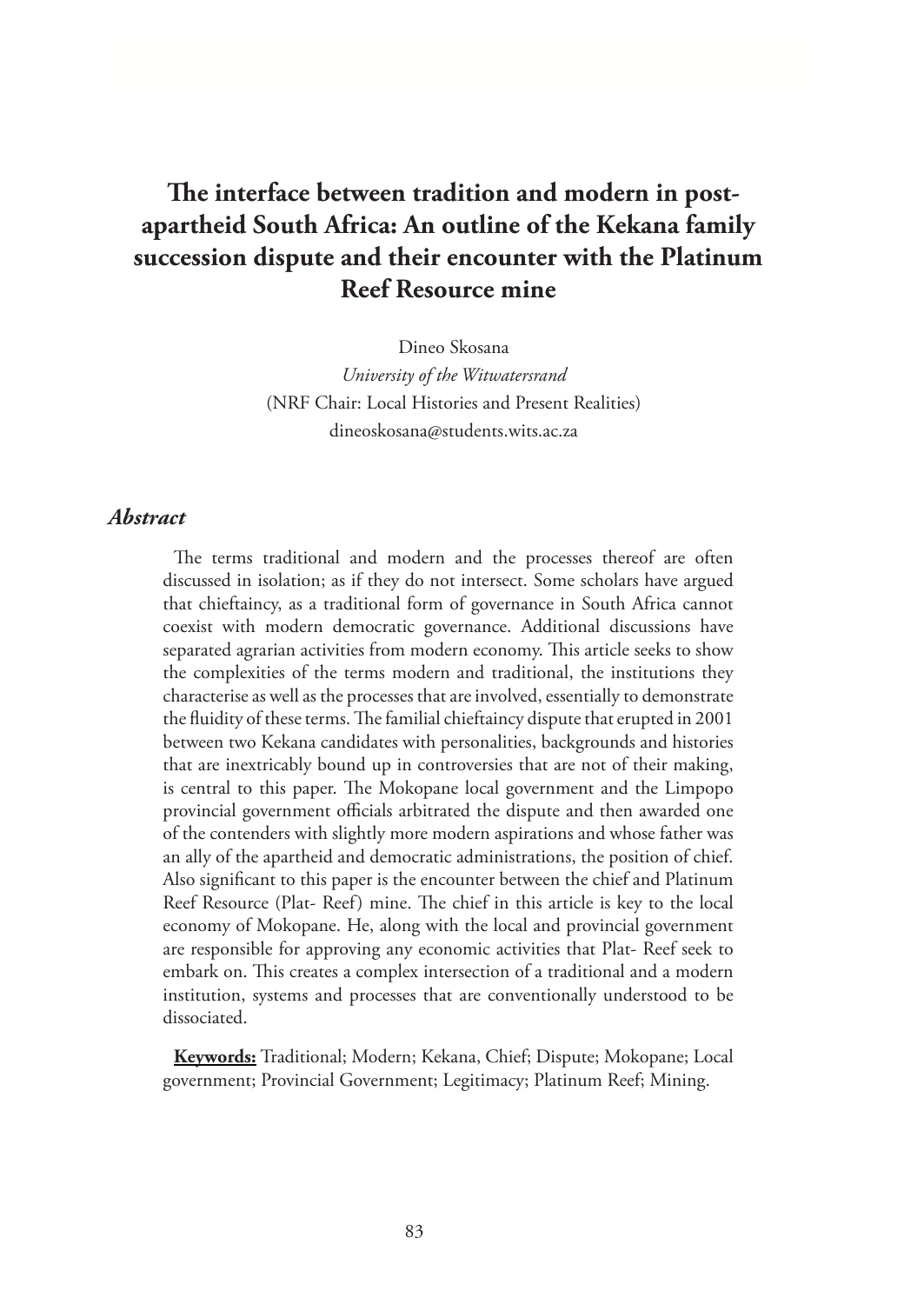#### **Introduction**

Mokopane (previously known as Potgietersrus), is a relatively small town located in the south of the Limpopo province. The town is represented by the Mogalakwena Local Municipality, within the Waterberg District Municipality. The municipal area is mostly rural in nature consisting of agricultural land.<sup>1</sup> Chiefly authority is still prevalent in the area regardless of the recently established democratic structures.2 The Limpopo Province contains the largest concentration of platinum reserves. Mogalakwena Municipality falls into the Bushveld Mineral Complex in South Africa, and it is said to have one of the richest ore deposits on earth. The reserves of chromium, platinum, palladium, osmium, iridium, rhodium and ruthenium are the world's largest. The Bushveld Indigenous Complex is over 66,000km2 in extent.<sup>3</sup> It extends from Rustenburg in the west through Mokopane, in the North Lydennburg and in the East.4 As a result, the platinum mining industry is a vigorously flourishing economic sector not only in the area of Mokopane but also in South Africa.<sup>5</sup>

While mining houses such as Impala and Amplats have established themselves as platinum producers during the early and mid-1900s, Plat- Reef mine intends to start a mine that might operate in the area of Mokopane for the next 30 years according to Plat-Reef's draft scoping report.<sup>6</sup> The mine engaged in prospecting negotiations with the South African government since 1988.7 These negotiations it would seem, were affected by the constant amendment of the mineral rights legislation in South Africa and the dawn of the unpredictable democratic era. The mining dialogue between the Kekana chiefly family and Plat- Reef were mute until 2000. In the same year, the Department of Land Affairs enjoined Plat-Reef to enter into prospecting discussions with the Kekana family. During this time the then chief regent of

<sup>1</sup> Mogalakwena Statistics SA, LED Strategy and the Integrated Development Plan, 2007-2008.

<sup>2</sup> DE Skosana, ''Why are chiefs recognised in South Africa's new democracy? Issues of legitimacy and contestation in local politics: A case study of chiefly and local government in Vaaltyn'' (MA thesis,Wits, 2012).

<sup>3</sup> F Cawood & R Minnitt, ''A historical perspective on the economics of the ownership of mineral rights ownership'', *Journal of South Africa Institute of Mining and Metallurgy*, 98(7), 1998, pp. 369-371.

<sup>4</sup> R Spoor, ''Communities take shine off platinum players in South Africa's Bushveld'', Mines and Communities, 2006; MG Wilson, "A summarised mineral profile of the Limpopo Province" (available at: http://www. geoscience.org.za/index.php/limpopo-region/428-mineral-profile-of-limpopo-region), as accessed on May 2006.

<sup>5</sup> G Capps, "Victim of its own success? The platinum mining industry and the apartheid mineral property system in South Africa's political transition", *Review of African Political Economy,* 39(131), 2012, pp. 63-84.

<sup>6</sup> Digby Wells Environmental, ''Draft scoping report for the proposed Platreef Mining Project for public review'', DMR Reference: LP30/5/1/2/2/10067MR, May 2013.

<sup>7</sup> The unrecognised Kekana tribal council's minute book dated, 1993-2007.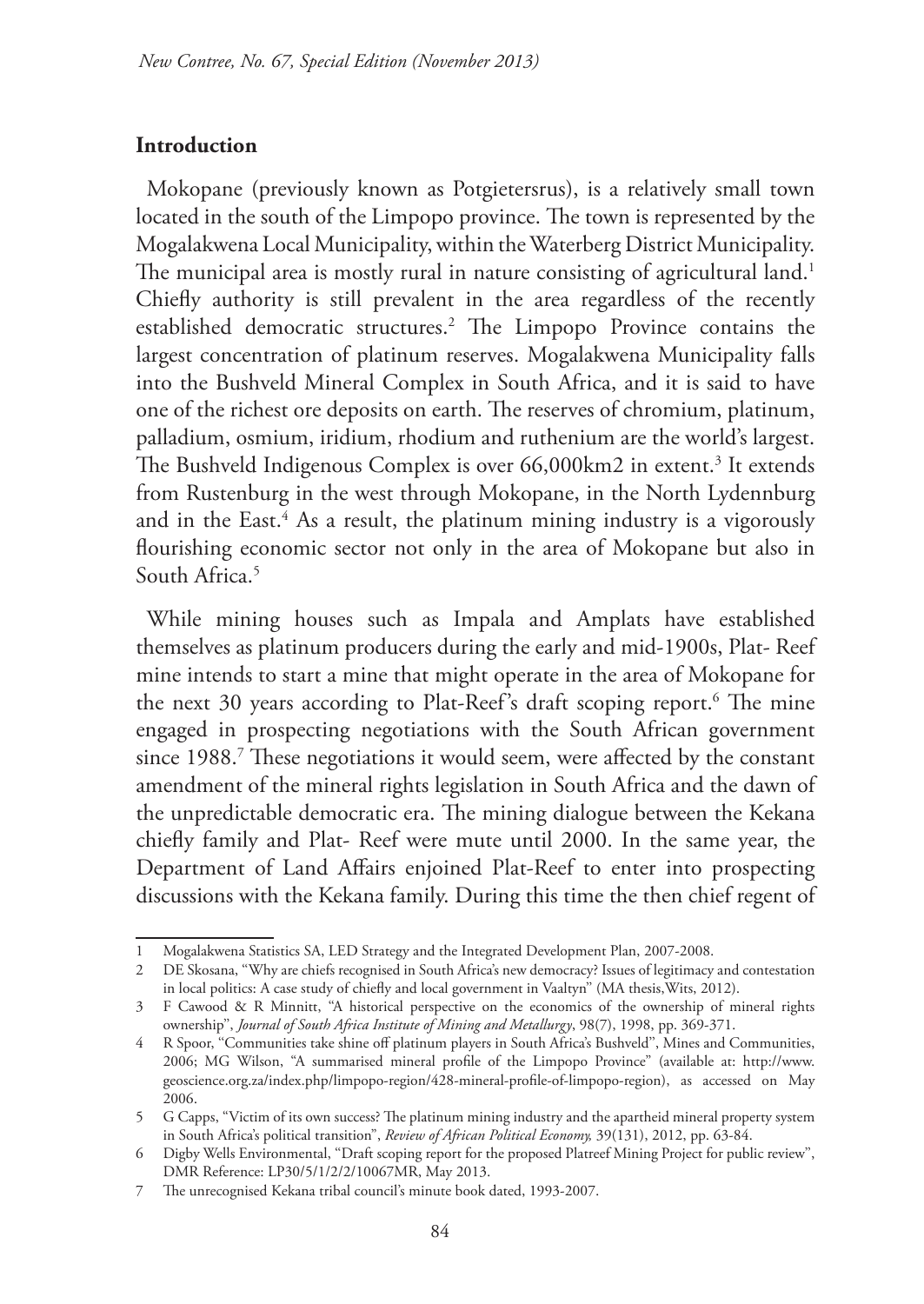the Kekana chieftaincy, Alfred Kekana died. His death ignited a chieftaincy dispute that has profoundly shaped the local politics of the area of Mokopane.

This article first, engages with the two concepts, traditional and modern in an attempt to illustrate that the terms, and the systems they represent, as well as the processes that come about, cannot be compartmentalised, particularly in the context of South Africa. The article then briefly outlines the mineral rights in South Africa and draws attention to why chiefs are key actors in the decisions making processes pertaining to the mineral economy. Some examples are drawn from the Kekana family's interaction with Plat- Reef mine. In light of the afore mentioned ideas, this article shifts focus to the Kekana family chieftaincy dispute, teasing out the historical backgrounds of the Kekana contenders for chieftaincy and the role of the government in the dispute.

#### **Traditional vs Modern**

The terms traditional and modern are often polarised in linear theory of social change<sup>8</sup> and in general academic and non-academic discussions. In accord with Joseph Gusfield's argument, this paper suggests that modern and traditional are overlapping concepts and experiences. As Joseph Guesfiled suggests, "the relations between traditional and modern do not necessarily involve displacement, conflict, or exclusiveness." Following the same argument, this article also proposes that the institutions and processes attributed to both modern and traditional, at various points overlap, particularly in the context of South Africa. Studies have recorded that although democratic structures have been erected post 1994, chiefs still enjoy support from their constituencies.9 The existence of chiefs alongside democracy has raised contested and prolonged arguments among scholars. Some contend that chieftainship should not be given recognition within a democratic system, because it undermines the democratic values and principles espoused in the

<sup>8</sup> JR Gusfield, ''Tradition and modernity: Misplaced polarities in the study of social change'', *American Journal of Sociology*, 72(4), 1967, pp. 351-362.

<sup>9</sup> N Pillay & C Prinsloo, "Tradition in transition?: Exploring the role of traditional authorities", *Information update*, 5(3), 1995; L Schlemmer, "Traditional leadership and the restructuring of rural local government", G Houston et.al, *Traditional leadership in Southern Africa* (Johannesburg, Konrad Adenauer Stiftung, 1997); B Oomen, ''Walking in the middle of the road: People's perspectives on the legitimacy of traditional leadership in Sekhukhune'', O Vaughan et.al, *Indigenous political structures and governance in Africa* (Ibadan, Sefer Press, 2005).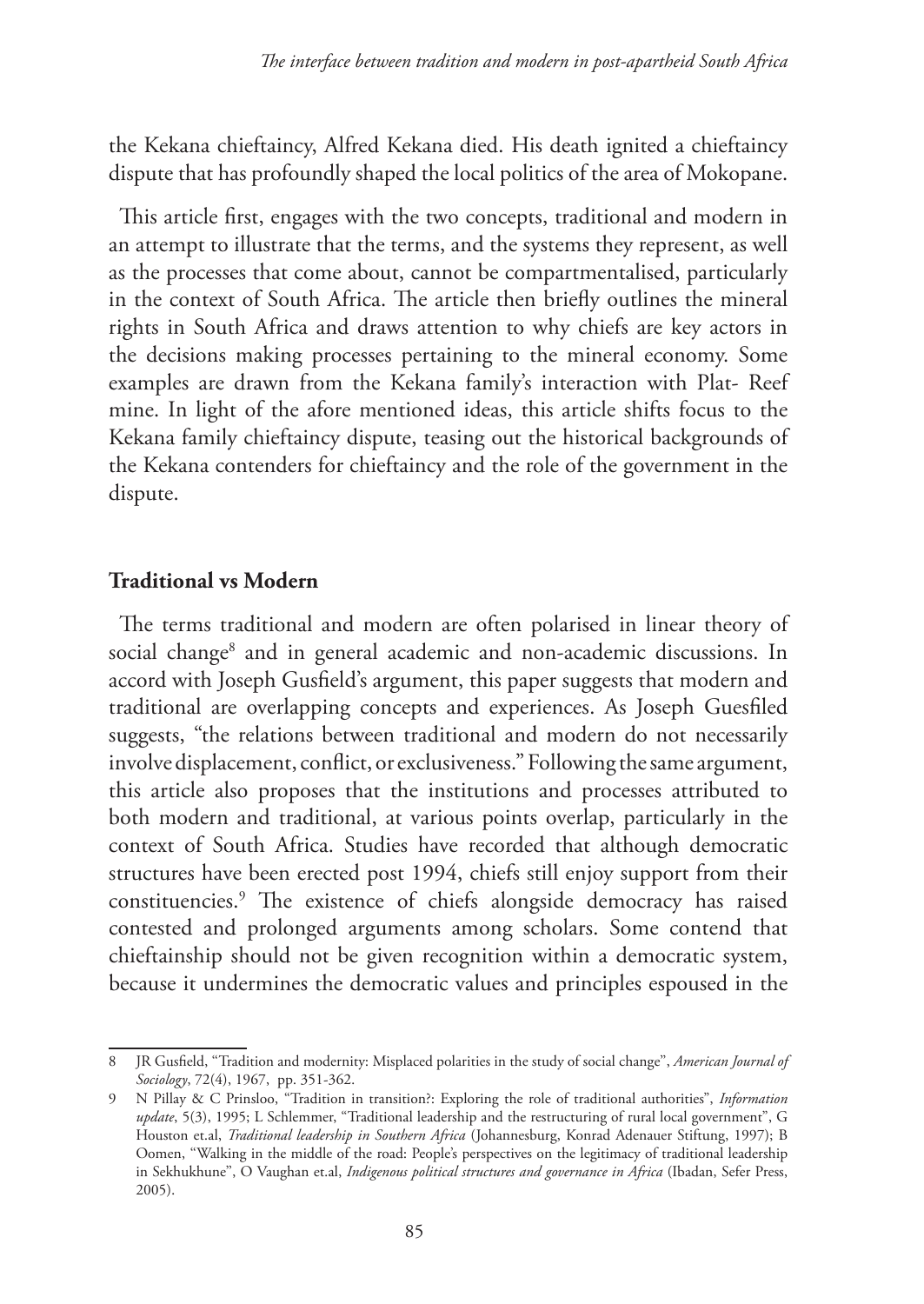South African Constitution.<sup>10</sup> Further conceptual compartmentalisation of the terms modern and traditional is employed in discussions about the rural economy. Although the consensus is that rural communities in South Africa draw their livelihoods from agricultural farming, there is a growing mining economy particularly in the rural areas found in the provinces of Limpopo, North West and Mpumalanga.<sup>11</sup> Most of these areas are subject to the authority of chiefs. The role of chiefs in the post democratic era has not been thoroughly articulated. However, it is clear from the Communal Land Rights Act, 2004 that chiefs remain key actors in land administration affairs in their communities. This allows them to play a central role in the decision-making processes of the mining economy. Their role in the mining economy presents once more an intersection of traditional and modern institutions, principles and processes which are conventionally comprehended as isolated.

#### **The Mineral rights Act in South Africa**

Early South African land and property ownership was based on the both Roman-Dutch statutes as well as British precedents. According to the Roman Dutch legal system, the owner of land had the right of possession of what was beneath the land extending to the space above the sky.12 While the legal system largely still exists today, laws that came in with the British colonial period superseded the earlier Dutch system. According to 1912 Land Settlement Act under the Union government, mineral rights were vested in the state which would then lease these rights to whoever it pleased.<sup>13</sup> Years later, the mineral rights law was overturned to favour private owners. Subsequently, the Reserved Mineral Development Act of 1925, gave owners of alienated state land or their nominee's exclusive rights to prospect or to mine on their land. The government however declared the rights to royalty payments if the mine was established in this type of land.<sup>14</sup> The mineral rights legislation was modified again in 1942 to allow the state to intervene should the owners of

<sup>10</sup> L Ntsebeza*, Democracy compromised: Chiefs and the politics of the land in South Africa* (Leiden, Brill Academic Publishers, 2005), p. 20; L Bank & R South Hall, "Traditional leaders in South Africa's New Democracy", *Journal of Legal Pluralism and Unofficial Law,* 37-38, 1996; DI Ray, ''Divided sovereignty: Traditional authority and the state in Ghana'', *Journal of Legal Pluralism and Unofficial Law*, 37-38, 1996.

<sup>11</sup> G Capps, "Victim of its own success?...", *Review of African Political Economy,* 39(131), 2012, pp. 63-84.

<sup>12</sup> F Cawood & R Minnitt, ''A historical perspective on the economics of the ownership of mineral rights ownership'', *Journal of South Africa Institute of Mining and Metallurgy*, 98(7), 1998, pp. 369-371.

<sup>13</sup> F Cawood & R Minnitt, ''A historical perspective on the economics of the ownership of mineral rights ownership'', *Journal of South Africa Institute of Mining and Metallurgy*, 98(7), 1998, pp. 369-371.

<sup>14</sup> Union of South Africa, Reserved Mineral Development Act of 1925.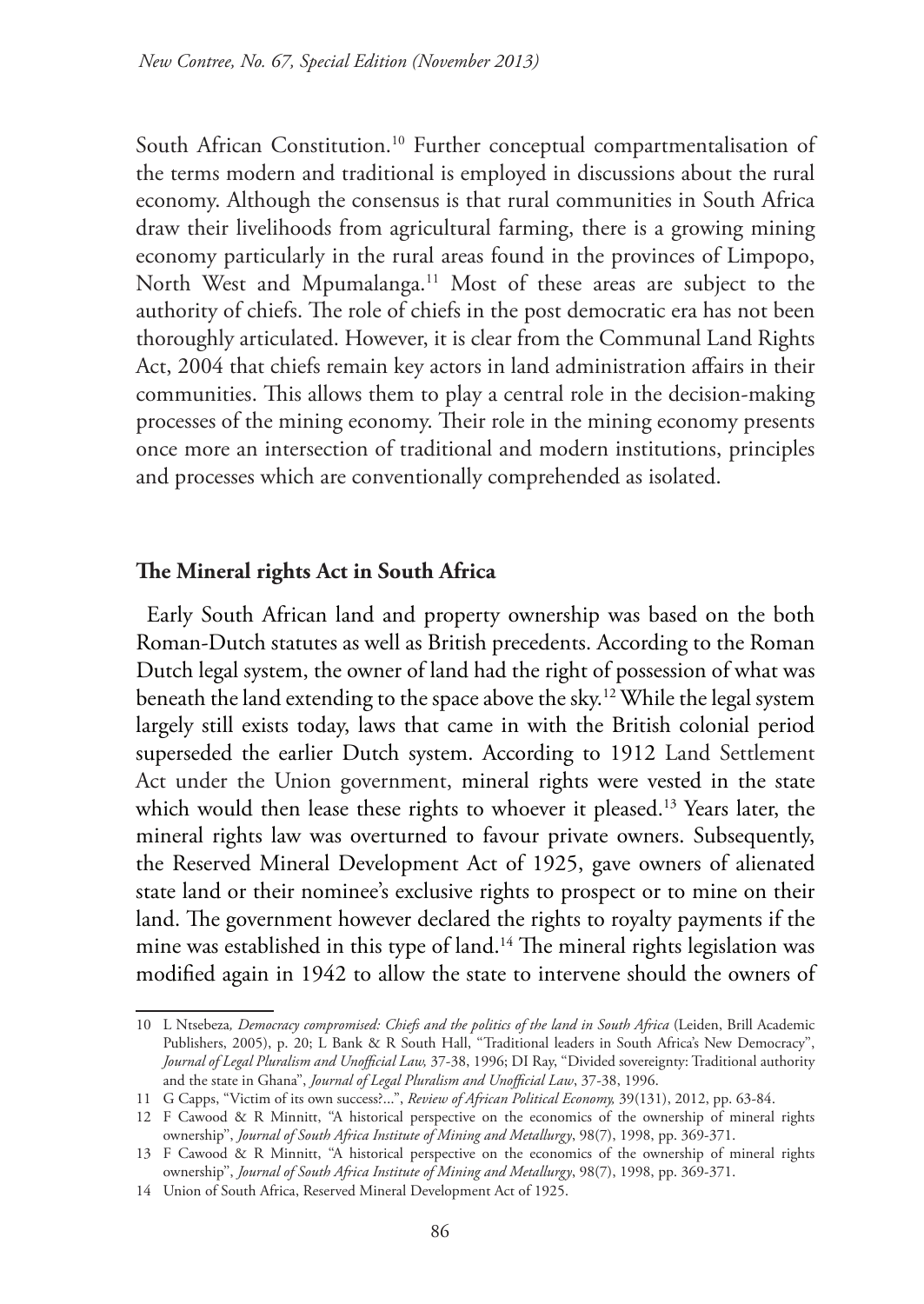land not exercise their exclusive rights to prospect for and mine base. Cawood and Minnitt state that with the formation of the Republic of South Africa in 1961, mineral rights ownership developed in a such a way that various minerals were regulated by separate statutes which added to the complexity of the system. The Mineral Act 50 of 1990, was a continuation of the existing private ownership of minerals. Landowners on alienated state land or their nominees lost their exclusive right to prospect in favour of the state. For Cawood and Minnitt, this entailed the continuation of the past practice in which mining houses secured prospecting rights. The state relinquished its control over proclaimed mining areas in favour of the surface owner.<sup>15</sup> The aim was to reduce government involvement and to create a market for state owned mineral rights. In Cawood and Minnitt's observation, the African National Congress (ANC) opposed the direction that the mineral rights legislation was taking in South Africa when they enacted the Mineral and Petroleum Resources Development Act, 2002. The latter vested the state, as opposed to private property owners, with custodianship of South Africa's resources. Although some scholars see the enactment of the Mineral and Petroleum Resources Development Act, 2002 as indicative of an epoch of change towards state owned and regulated minerals,<sup>16</sup> others argue that throughout the history of South Africa, the state continuously imposed itself as the custodian of minerals, although in disguise.<sup>17</sup>

Entwined with the complexities of the mineral rights legislation has been the nature of land tenure in South Africa. During the course of colonialism and apartheid, the nature of the legal terms of tenure changed frequently. Following the appropriation of states through colonial occupation and overlordship, the Boer Republics were granted control over land in which most African people remained settled on as tenants.<sup>18</sup> During the apartheid period, tenure was confirmed and land was held in trust by the South African Development Trust (SADT). Like many areas of the then Lebowa and Bophuthatswana Bantustans, Vaaltyn, the area in question in this study, was held in trust for the Ndebele Tribe under Acting Chief Alfred Bernard Kekana who was chief Alfred Kekana's father. According to Gavin Capps, tribal trust property refers

<sup>15</sup> The South African Mineral Act 50 of 1991 allows for the disposal of the state owned mineral rights to the private sector.

<sup>16</sup> S Lenahan, *The Minerals Bill Presentation to the Diggers & Dealers,* Conference (Kalgoorlie, 2002).

<sup>17</sup> See also, E Van der Schyff, "South African Mineral Law: A historical overview of the state's regulatory power regarding the exploitation of minerals", *New Contree*, 64, July 2012, pp. 131-154.

<sup>18</sup> P Delius, ''Contested terrain: Land rights and chiefly power in historical perspective'', B Cousins, & A Claassens et.al, *Land, power & custom: Controversies generated by South Africa's communal land rights act* (South Africa, Juta and Company Ltd, 2008).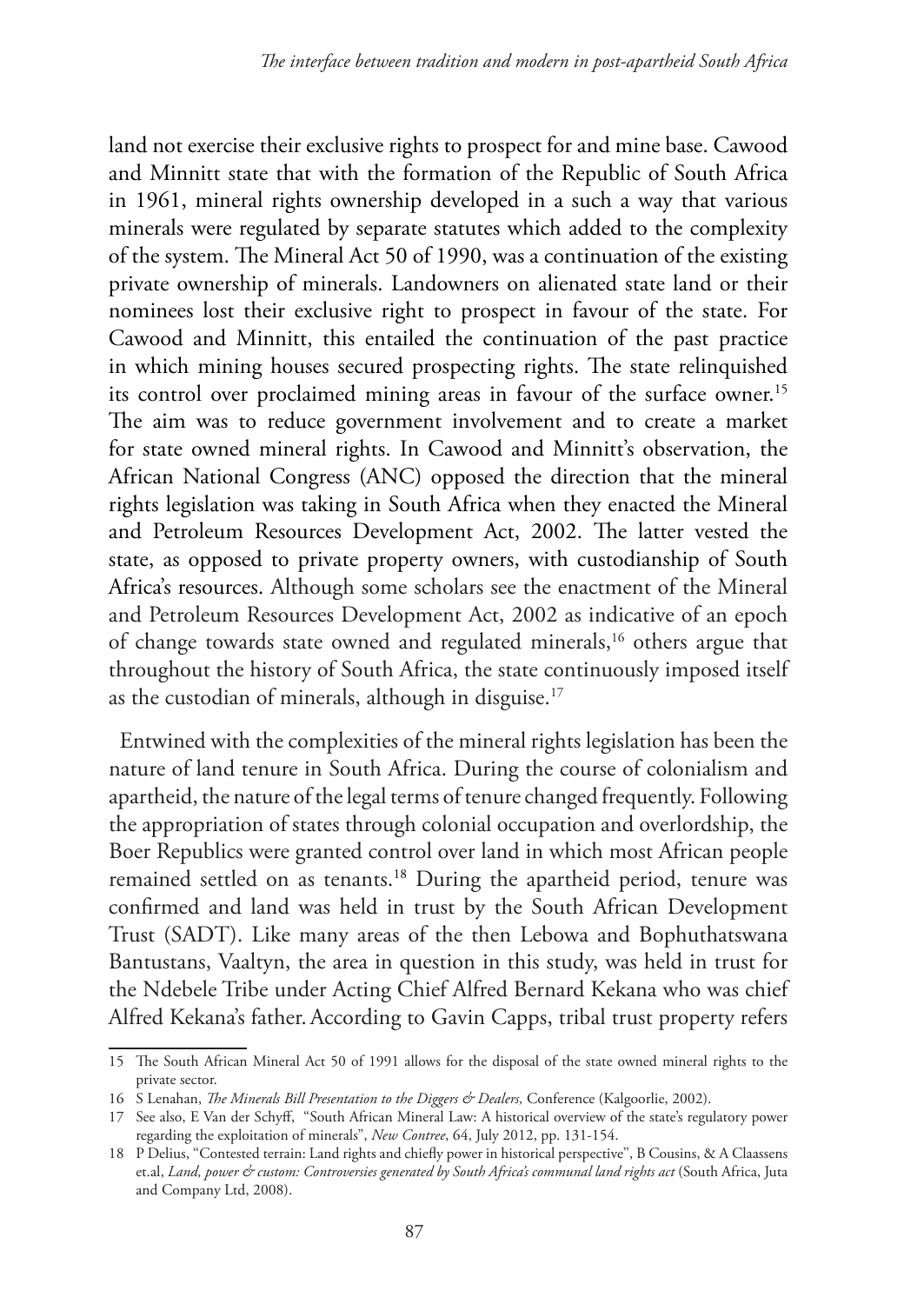to "land historically purchased by Africans through a variety of routes, and subsequently registered to a state official in trust for a recognised chief and his tribe, in terms of the distinctive property laws that emerged in the colonial Transvaal during the late nineteenth and early twentieth centuries".19 Gavin Capps also suggests that the tribal trust property, arrangement "possibly endowed the tribal authorities in question with far greater autonomy in respect of mining activity than their counterparts on state land". Post 1994 the Department of Rural Development and Land Reform took over yet assumed a duplicate pattern of state land ownership and administration of the homeland territories in South Africa. As a result chiefs in some parts of South Africa, as in this study remain key actors in the administration of land and in the decision making processes regarding economic activities in their areas.<sup>20</sup>

In Vaaltyn, the role of chief Kekana concerning land allocation, is not defined however, he remains relevant. His significance can be observed when Plat-Reef mine was advised by the Department of Mineral Resources in 2000, to begin negotiations with him prior to prospecting in the area. It is also apparent that Plat- Reef realised the substantial role of chief Kekana in furthering its interest, thus it prepared to do whatever it takes to maintain good relations with him. The attempt to maintain good relations is pointed out on the traditional council's minute book<sup>21</sup> which contains letters of invitation from the mining company for occasions such as braais, acceptance from the royal family and subsequently a letter from the Kekana family expressing gratitude for the gracious way which they have been received by the Plat-Reef. The minute book of the unrecognised traditional council also records a R1,000 donation from Plat-Reef for the burial of chief Alfred Kekana in 2000. Subsequent to the split in 2001, Plat Reef agreed to bring the very expensive leopard's skin from Canada for the current chief Vaaltyn B Kekana's inauguration. In order to give some clarity about why Plat- Reef had to bring an animal skin from Canada for the traditional council, Joseph Kekana, a member of the recognised traditional council explained that:

<sup>19</sup> G Capps, "Victim of its own success? The platinum mining industry and the apartheid mineral property system in South Africa's political transition", *Review of African Political Economy,* 39( 131), 2012, p. 71.

<sup>20</sup> B Oomen, *Chiefs! Law, power and culture in contemporary South Africa* (Leiden, University of Leiden, 2002); I van Kessel & O Barbara, "One chief, one vote: The revival of traditional authorities in post-apartheid South Africa", *African Affairs,* 96(385), 1 October 1997, pp. 561–585; A Manson & B Mbenga, '''The richest tribe in Africa': Platinum mining and the Bafokeng in South Africa's North West Province, 1965–1999'', *Journal of Southern African Studies*, 29(1), 2003, pp. 25-47.

<sup>21</sup> The unrecognised Kekana tribal council's minute book dated, 1993-2007.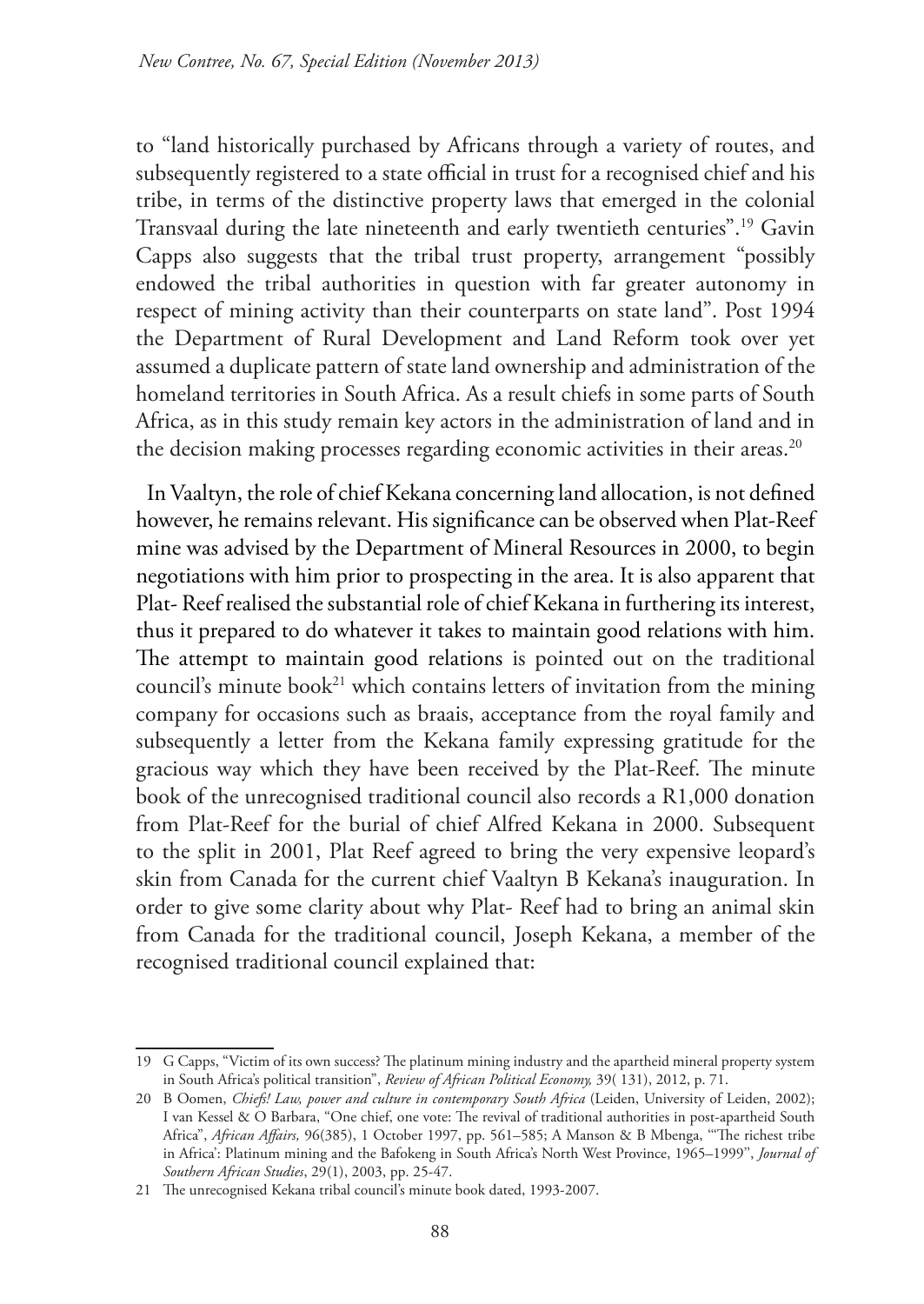During a chief's inauguration, we buy the skin of a leopard, so because the skin of a leopard is now scarce, we got it from Canada - somewhere in Canada. They brought it; they were contributing because they have activities in our area. They own mines. So they are the ones who bought the skin for us. The Canadians!

The need for Plat Reef mine to secure mineral rights in the area has created a multifaceted relation between the mining house and the chief- a state in which "modern" economic activities flowed into chiefly realms. This connection is not only limited to the chief and the present day economic activities in Mokopane, the local and provincial government is also key in the polity of the Kekana chieftaincy and the facilitation of the local economy.

#### **Contestations for chieftaincy between two Kekana candidates**

The son of the late chief regent Alfred Kekana, Vaaltyn A<sup>22</sup> was born in 1964 in Vaaltyn (Moshate). His mother was the first wife, but not the principal wife to Alfred. Thus he was not raised differently from his three siblings as it was not expected that he would one day be a candidate for the position of chief. When asked about his childhood and schooling, he shut his eyes, his head facing up as he slowly recounted:<sup>23</sup>

I attended primary eh, at the time it was sub A. I went to Vaaltyn Primary School in 1971. And then 71, 72, 73, eh, I was still at primary because at the time one used to fail standards, then you pass, then you fail and so on and so on, because we were still young and also mischievous. At times we would skip school while others are attending. You busy munching vetkoeks (fat cakes) there; they would call on the register, Vaaltyn! Vaaltyn! Only to find that I have ran away. Then I passed and went to attend at Moshupsa, for standard 3. I then went to Bakenberg, at the school in Rooivaal named Mabusela Primary. I spent most of my school life there. I then continued in 86, 87, I was in form 2, 88, form 3, 89, form 4. In 1990 I failed form 4. In 1991, I failed again. In 1992 I passed form 4 then I went to do my matric. Then in 1993 I failed. In 1994 I failed- Ai! Then I came back to do some supplements of the subjects that I had failed. Then I got some E's and A's here and there.

<sup>22</sup> Both the contending chiefs have been named Vaaltyn after Vaaltyn (Likxhobo) who was chief in 1910. In order to avoid confusion I have named the contending chiefs Vaaltyn B (born in 1974) and is recognised by the government and some people in the area of Vaaltyn, Moshate (the royal kraal), and Vaaltyn A (born in 1964) who is apparently largely recognised by the people as the legitimate chief. The distinction between the two chiefs as Vaaltyn A and Vaaltyn B, both sharing the last name, Kekana is my own and is based on their age differences.

<sup>23</sup> Wits collection, Interview, I Vaaltyn/Mr Mocks, 15 September 2011.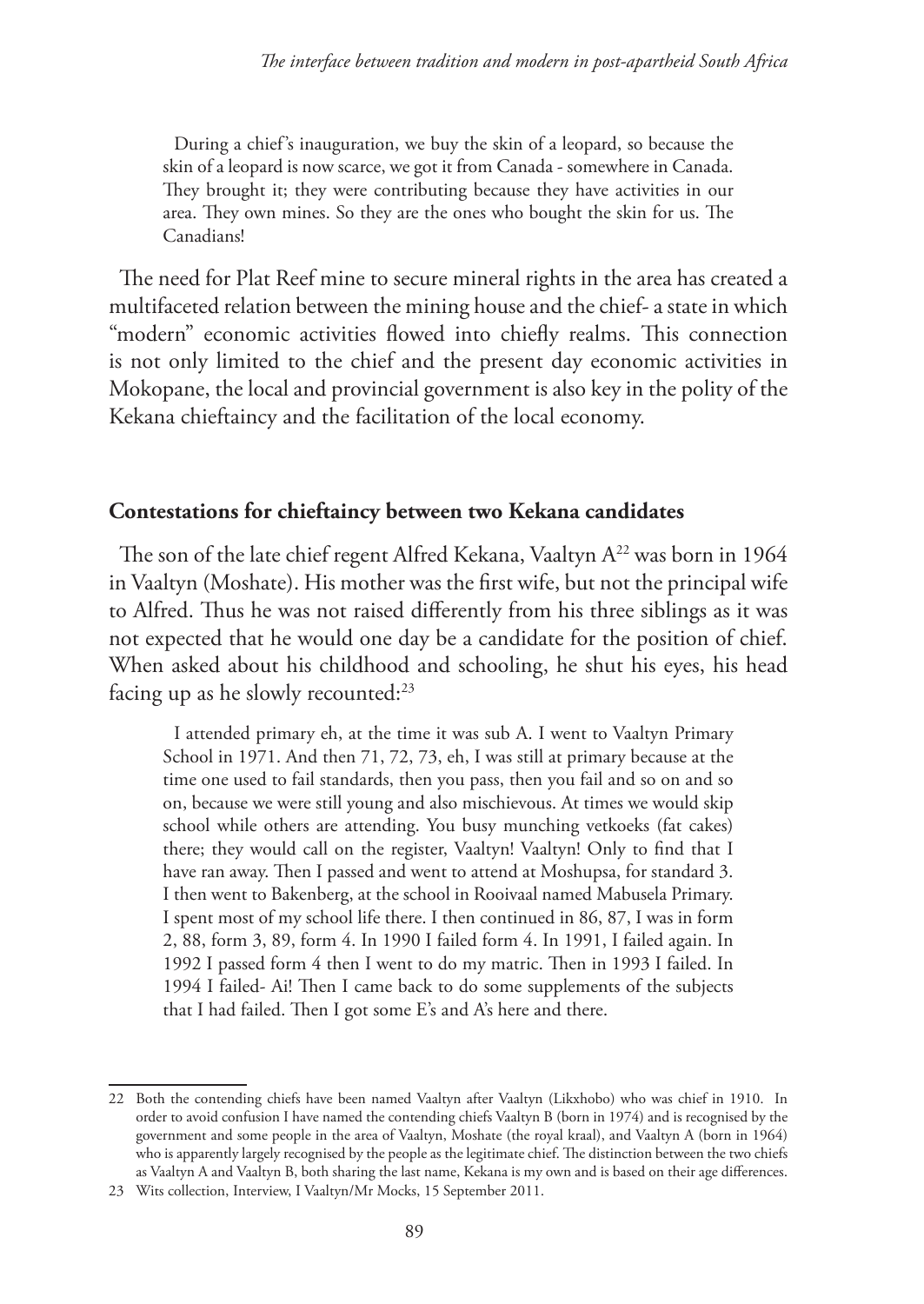The chiefly family then decided to send him to Boaparankwe<sup>24</sup> located in Marble Hall where he completed his studies and returned to Vaaltyn thereafter. Vaaltyn A mentioned that he never thought about becoming involved in politics because he thought it would delay his studies which he was already struggling to complete.

On the other hand, Vaaltyn B was born a decade later to Vaaltyn A, also in the Kekana chiefly kraal. His father, John Molalakgori Kekana (Alfred's uncle) took advantage of Alfred's physical shortcomings- diagnosed as weak minded and rose to being regent in 1962 instead of Alfred. In the early 1970s the Kekana council exerted pressure on the Commissioner's office resulting in Alfred rightfully being installed as regent and Molalakgori as his guardian.25 Molalakgori was given the task of finding a principal wife for Alfred even though he had already being married. Instead Molalakgori found a principal wife, Naomi from the Langa chiefdom<sup>26</sup> and impregnated her. For this reason Molalakgori, his wife Naomi and Vaaltyn B were ousted in late the 1970s and forced to move to the township of Mahwelereng and later to the area of Langa.

In Langa, Vaaltyn B, his siblings and mother stayed with his maternal uncle and he attended school at Mmantotolo. As compared to Vaaltyn A, he did not attend Boaparankwe and the unrecognised traditional council divulged that he did not go to the initiation school either. One of the unrecognised traditional council members Abram Kekana, scolding Vaaltyn B's masculinity, said that "he is not circumcised". Not being circumcised is associated with the lack of indigenous education<sup>27</sup> As a result the unrecognised traditional council perceived him as in possession of modern traits which they believe do not make up an "authentic" chief.

### **Northern Ndebele Identity**

The history and origins of the Northern Ndebele is widely contested. Isabel Hofmeyr remarks that "ethnic categories are not rigid, particularly in the

<sup>24</sup> A school in which the children of the chiefs are sent to.

<sup>25</sup> Wits collection, Tribal council, Interview, A Esterhuysen/P Bonner/S Lekgoathi, 1 August 2009.

<sup>26</sup> AO Jackson, "The Ndebele of Langa Department of co-operation and development", *Ethnological Publication, No. 54* (Pretoria, Government Printer, 1983), p. 125. Sites Matlhogo while the recognised traditional council sites Mapela as the area which Naomi was from and was later back to.

<sup>27</sup> TA Matobo, M Makatsa & E E Obioha, "Continuity in the traditional initiation practice of boys and girls in contemporary Southern'', *Studies of Tribes and Tribals*, 7(2), 2009, p. 105.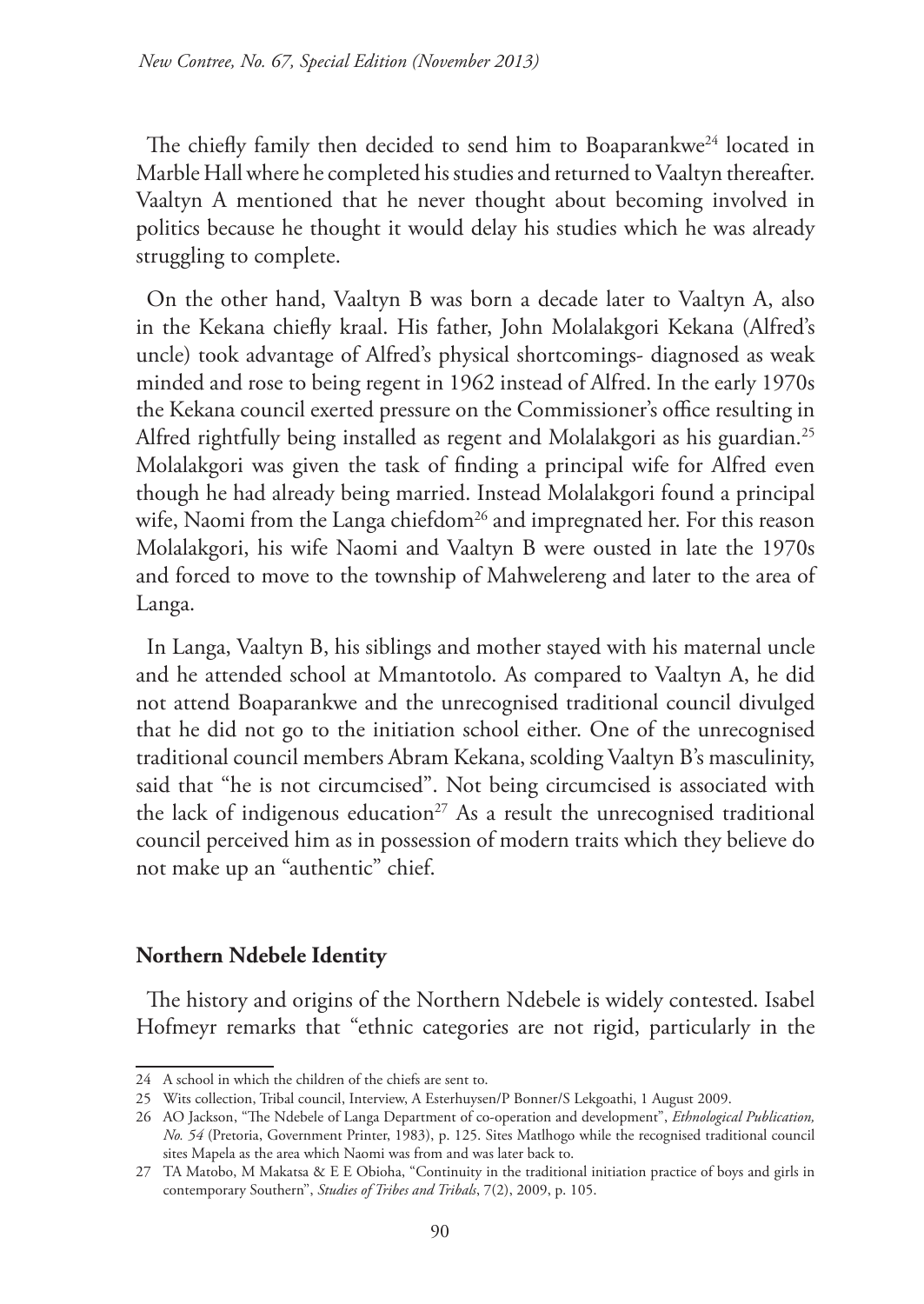nineteenth century Transvaal where constant interaction amongst societies ensured a fluid sense of ethnic definition".28 At least four perspectives concerning the History of the Northern Ndebele can be drawn. The first and most popular viewpoint was advanced by scholars such Van Warmelo and Van Vuuren who argued that there is a genealogical relation among the Northern and Southern Ndebele people of South Africa.<sup>29</sup> By contrast, the second view maintains that the Ndebele people originated from the then Rhodesia, moved south and spent time in Phalaborwa and then settled among the Swazi before moving to Mokopane. According to this view there is a connection between the Swazi and the Northern Ndebele. The third dimension is that the Northern Ndebele are the people of Langa who originated from the former Zululand and that they are the descendants of an ancestral chief, called Langalibalele.<sup>30</sup> The last perspective comes from Wilkes who argues that there is a misunderstanding of the Ndebele patterns of migration.31 He points to a split within the Northern Ndebele which steered some group to move to Phalaborwa then Zimbabwe and later Potgietersrus. Wilkes perspective does not speak to the origins of the Northern Ndebele per se but traces their patterns of movement. What is clear is that the origins, history, genealogy, orthography and patterns of migration of the Northern Ndebele remains disjointedly presented and contested. These inconsistencies could perhaps be accounted for by the fact that the scholars who studied the Northern and Southern Ndebele ethnic groups such as Van Warmelo, Van Vuuren, Zietvogel, Jackson and De Beer during the 20<sup>th</sup> century, were unfamiliar with the spoken language of their subjects. They relied on translated versions recorded by their field assistants. The genealogies and movement patterns could have been distorted through the transmission of oral and written testimonies. An example in this article, is that the presentation of certain names may at times be inconsistent with those presented by other scholars who have studied the Kekana. While a faction of the chiefly family interviewed for this research presented themselves as the Kekana, another faction preferred being recorded as the Gegana. The first representation is associated with the orthography of the Pedi of Limpopo whereas the second belongs to the orthography of the Northern Ndebele. This illuminates among other things the entwined relations of the Northern

<sup>28</sup> I Hofmeyr, *We spend our years as a tale that is told* (Johannesburg, Witwatersrand University Press, 1993).

<sup>29</sup> J Van Warmelo, *Transvaal Ndebele Texts, South Africa* (Ethological Publications, 1930); CJ Van Vuuren, ''Die verstigtingspatroon van die Suid-Ndebele" (MA thesis, UP, 1983).

<sup>30</sup> AO Jackson, *The Ndebele of Langa* (Pretoria, Department of Cooperation and Development, Ethnological Publications, 1969).

<sup>31</sup> A Wilkes, ''Agtervoegsels van die werkwooord in Zulu'' (Ph.D, RAU, 1971).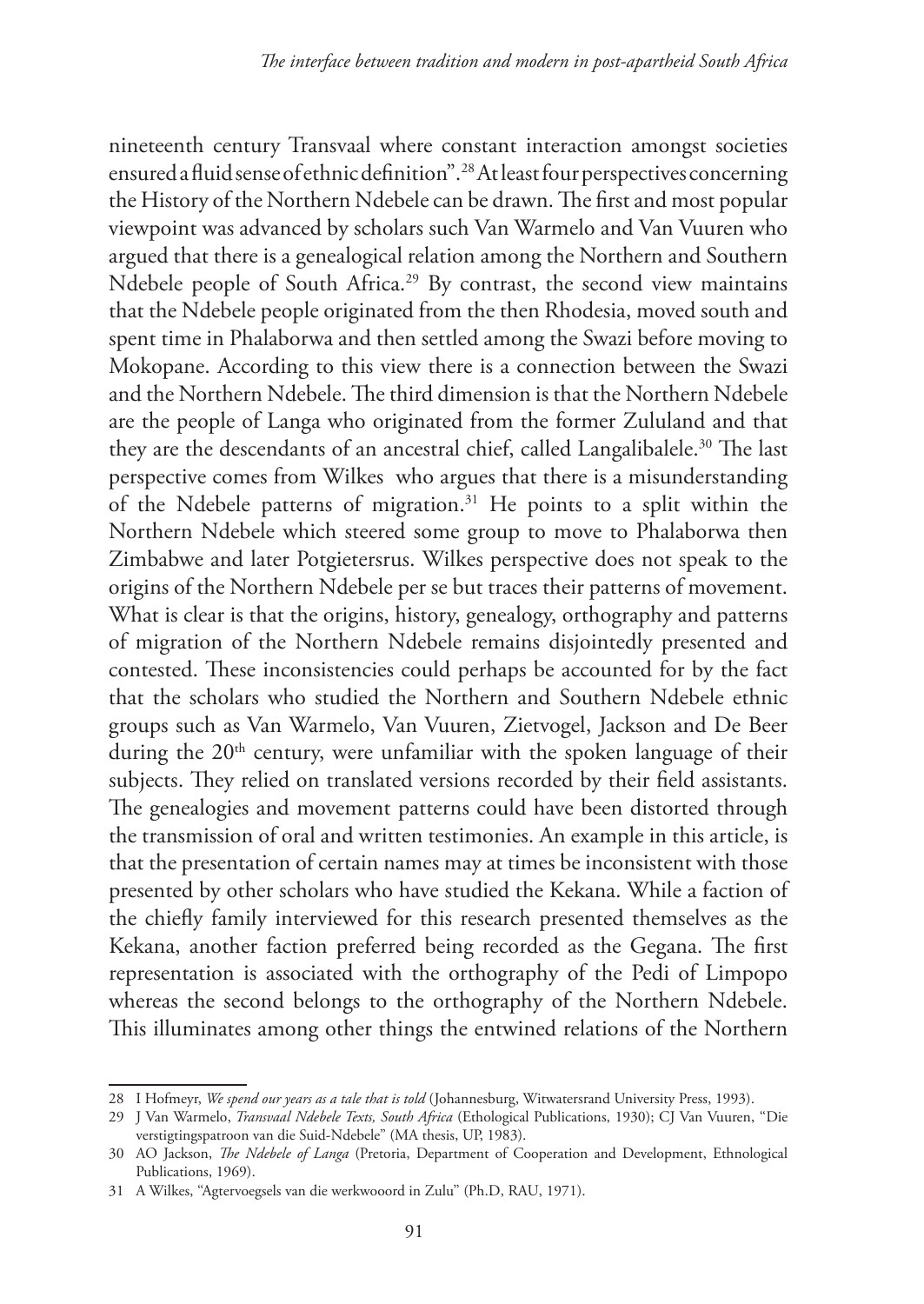Ndebele and the Pedi but also suggests factors that influence orthography such as the informants in a study and the context within which a study is conducted. Again further deductions can be made about the fluidity of culture, tradition and in this instance identity.<sup>32</sup>

Both the contending chiefs seem to be greatly influenced by the elders in their family. The chiefs in question have differing traits, backgrounds and currently live in different social settings. Chief Vaaltyn A leans more towards what may be considered as "traditional traits". His four cornered brick home is positioned in a horseshoe like manner of the Ndebele, Tswana or the Zulu homesteads in earlier centuries.<sup>33</sup> On the right hand side of the Vaaltyn A's house is the house built for the principal wife while on the left hand side, is the house belonging to the Kekana family's traditional healer. At the entrance of Vaaltyn A's home, lies a small graveyard with the tombstones of the late chiefs of the Kekana. Kuper observed a similar pattern among other Nguni chiefdoms indicating that often "the chief's hut is placed at the apex of the settlement. The sacred elements of the settlement - graves of ancestors, places of sacrifice- are also concentrated there". He suggests that "this domestic settlement forms the crucial unit in the economy, kinship system and regional political organisation; and that its layout is a symbolic representation of the principles of the socio-cosmic system". For this study, the researcher was received by the unrecognised traditional council, which was seated in a traditional African circular manner. The council is comprised predominantly of elderly men who were dressed in blue, others in orange, overalls, while others matched overall jackets with casual pants or jeans. Those in shirts wore the sleeves rolled up and shirt tails loosely hanging out of their trousers. A few wore suit jackets with un-matching trousers. Most of them wore hats which they held tightly close to their chests as they bowed to greet the council and then hung the hats on their knees during the interview. Taking off a hat is a gesture that illustrates respect to the chief and the royal kraal. The women sat on hand-made mats in the shade within the circle but separate from the men. During the interviews that were conducted in Northern Ndebele, chief Vaaltyn A sat in a corner quietly, while the traditional council spoke on his behalf. It appears to be common for the traditional council to converse on behalf of the chief. The council urged the respondents to converse in Northern

<sup>32</sup> For a detailed discussion about this see, J Comaroff & S Roberts, *Rules and processes: The cultural logic of dispute in an African context* (Chicago, University of Chicago Press,1981).

<sup>33</sup> A Kuper, "The 'House' and Zulu political structure in the nineteenth century'', *The Journal of African History,*  34(3), 1993, pp. 469-487.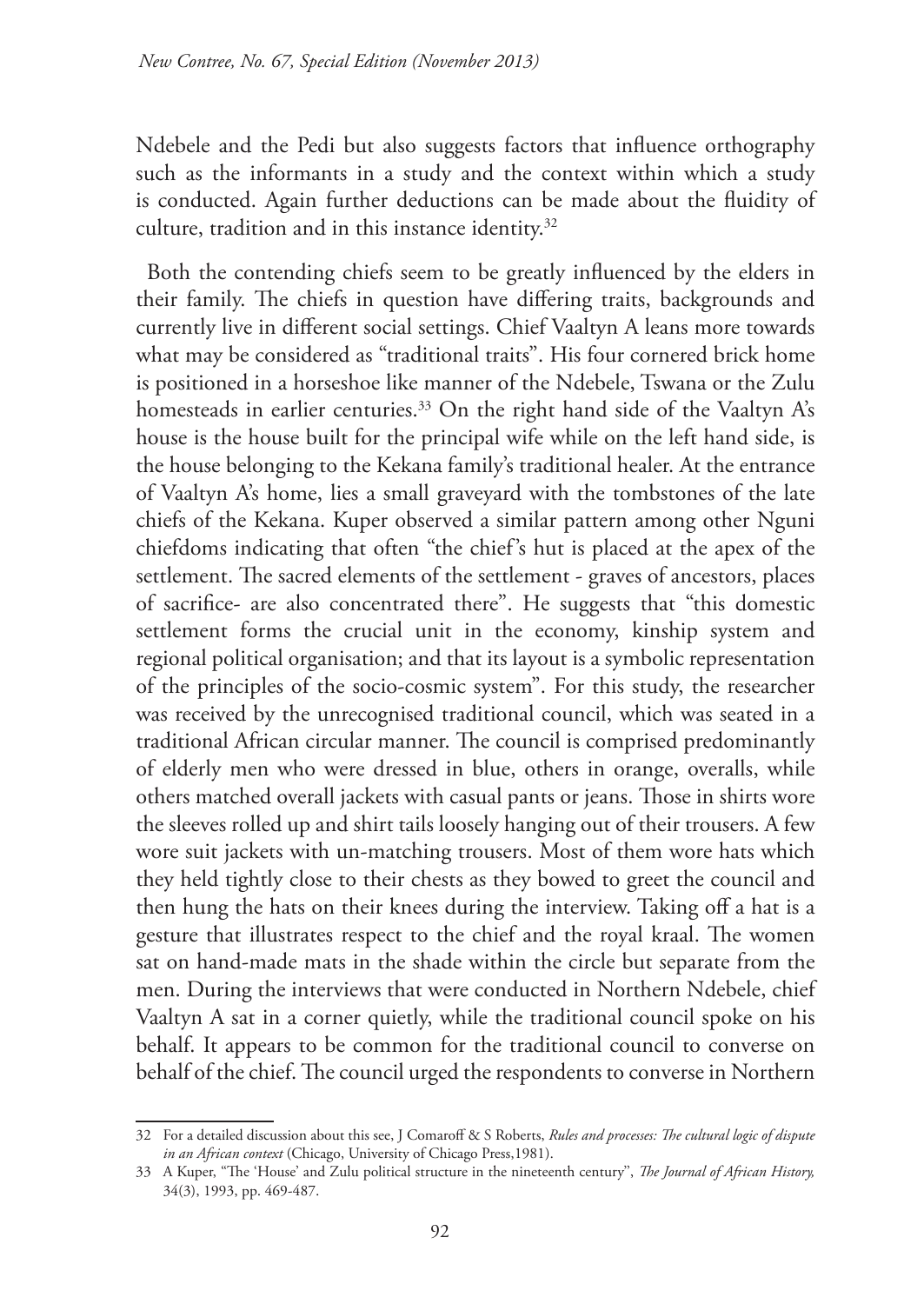Ndebele. The researcher was informed towards the end of the interviews that it is not usual according to Northern Ndebele culture to see the chief or enter his space without paying homage. As a result, a skinned sheep was offered on the subsequent visit.

On the contrary, Vaaltyn B who seem to have slightly more contemporary aspirations was said to leave in a house that has been paid for by Plat- Reef Resource Mine.34 The Researcher met the traditional council of chief Vaaltyn B, at Protea Hotel Mokopane. Chief Vaaltyn B was absent from the meetings although the researcher subsequently met him. In much the same way as the traditional council in contention for the chieftainship, Vaaltyn B's traditional council spoke on his behalf. The three men wore suits with their shirts neatly tucked in. They set on leather chairs, around a shiny wooden table in the hotel's conference room. The interviews were conducted in Northern Sotho. In most cases, the traditional councillors would respond in both Northern Sotho and English.

The different social settings and the ideas around tradition for both the contending Kekana chiefs and their traditional councils is somewhat different even though they belong to the same Kekana lineage. The last section of the articles concludes that among other things Vaaltyn B's level of sophistication which has been largely shaped by his background and social setting, secured him the position of chief. Certainly, the negotiations between the chief, the local and provincial government and the mine, would have to be conducted with quite a high level of understanding. In order for a non-contentious relationship with the mining company, the chief had to be reasonably sophisticated, if not professional and arguably, have modern aspirations.

## **The role of the Mokopane local government and the Limpopo Provincial government on the Kekana dispute**

Vaaltyn B was was fetched from the area of Mapela by Molalakgori's first wife after Alfred died in the year 2000. He was according to the recognised traditional council, 26 years old and worked as a driver for Avis. He was informed after the funeral by some of the councillors that he was the next chief. This stirred a chieftaincy dispute that continues to date. In 2003 a panel in the Mokopane local government and Limpopo provincial government, as

<sup>34</sup> Wits collection, Tribal council, Interview, A Esterhuysen/P Bonner/S Lekgoathi, 16 August 2009.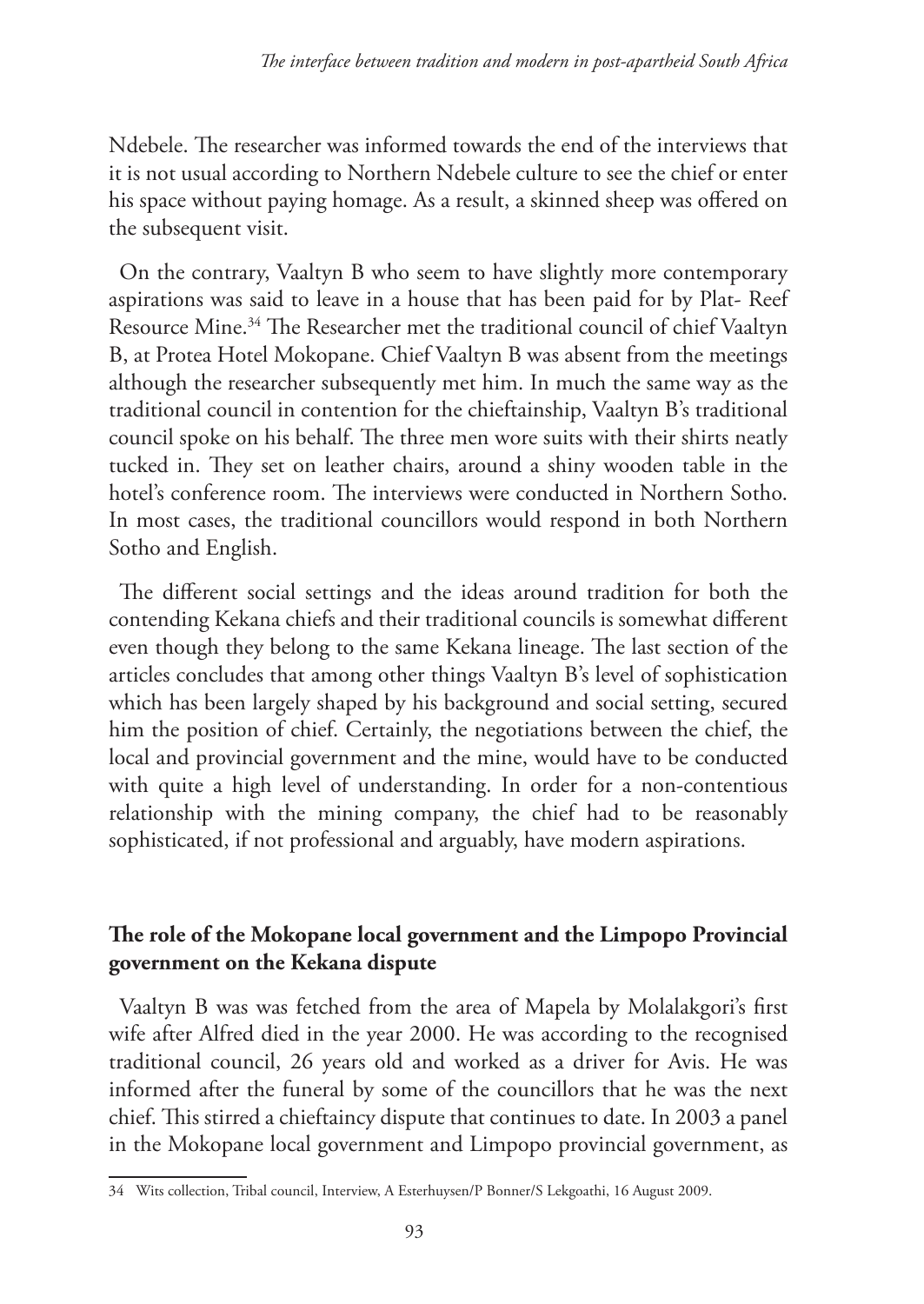well as the Provincial House of Traditional Leaders ruled against the claims presented by the traditional council in support of Vaaltyn A (son of Chief Alfred) in favour of the council supporting Vaaltyn B (son of Molalakgori and Naomi). The precise criteria used to determine the rightful chief remain opaque. Both sides presented contending views about the nature of the kind of investigation undertaken by both the House of Traditional Leaders and members of the local and provincial government. On the one hand, Jeff Kekana (who sits on the council of the recognised chief) stated that:

[...] the government conducted interviews for at least two years, which is year 2001 and year 2002. They came, I think about four times. We went to the Traditional Office, then to the Provincial Office and came back to the Local Government and Tradition office, here in Vaaltyn.

Klass Kekana (who is also a member of the tribal council in office) adds a further opaque detail observing that:

The office of the Premier, Moloto, had Form A and Form B which had a set of questions. Abram Kekana and Bernard Kekana [from the tribal council and chief whose candidate is not recognised by the government] did not win the case based on the answers they gave on the forms.

The tribal council now in power concluded during the interviews that they won their claim because they articulated to the members of the local and provincial government of Mokopane the authentic line of succession in Vaaltyn. The section of the royal family disputing the chieftainship wrote a letter to the Commission of Traditional Claims and Disputes to lay out their grievances about the manner in which the provincial government and the House of Traditional Leaders conducted their investigations.<sup>35</sup>

It became apparent during all of the interviews the researcher conducted with members of both tribal councils, that Molalakgori (father of the current chief, Vaaltyn A) was an ally of both the apartheid and the democratic administrations. According to the unrecognised tribal council, he worked closely with the Transitional Local Councils of the then Greater Potgietersrus.<sup>36</sup> Molalakgori's long standing relation with the apartheid administration was also highlighted when it was mentioned that he had received police protection arranged by the Native Commissioner, when he was threatened by some members of the tribal council who felt that he was being tyrannical in matters of chieftainship. Abram Kekana, senior councillor in the tribal

<sup>35</sup> Kekana tribal council's minute book dated, 1993-2007.

<sup>36</sup> Wits collection, Tribal council, Interview, A Esterhuysen/P Bonner/S Lekgoathi, 1 August 2009.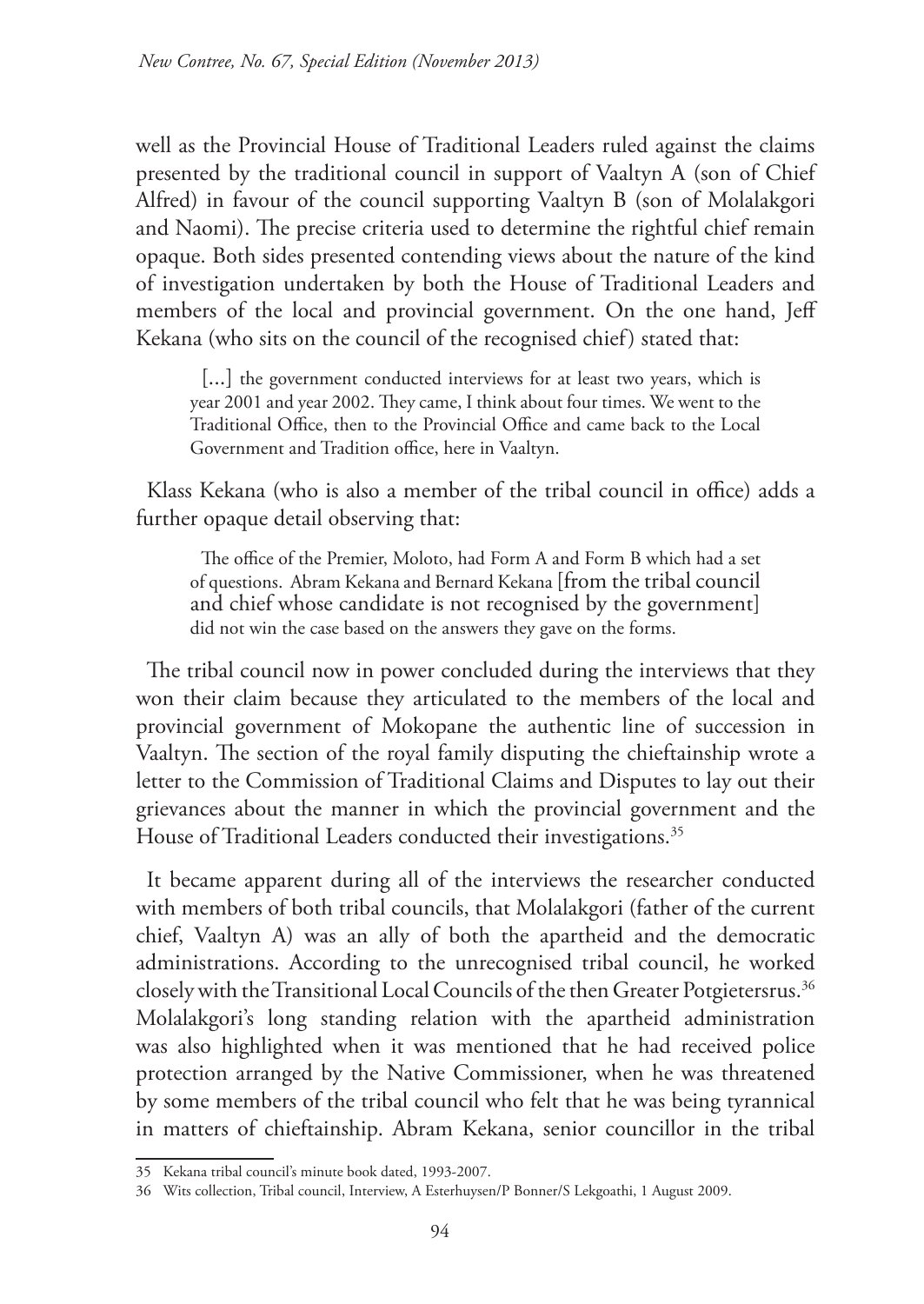council contesting chieftainship observed that:

On the 13th September 1973, we decided to go and lock the council's office and chase away Molalakgori's councillors. Molalakgori ran to report us to Van Niekerk -a magistrate in Potgietersrus. Van Niekerk sent the police to reinstate Molalakgori and his councillors [...]. Then they started to guard around the house of Molalakgori, to protect him. One day I asked in anger, that why are the police guarding a toilet instead of guarding the house of the chief?

Another perspective offered by the unrecognised traditional council is that since Molalakgori had a good relationship with the Native Commissioner in the 1970s it would not have been difficult for him to submit his son's birth certificate to pave way for his reign in the later years.

The cosy relationship between the traditional council currently in power and the government can be traced as far back as the apartheid era. Arguably, Molalakgori's long standing attachment to governments secured Vaaltyn B with the chieftaincy even though he is customarily not the rightful heir.<sup>37</sup> The government's investigations may have camouflaged a decision that was long paved by Molalakgori. Moreover, Vaaltyn B's background and to some extent his social setting made him a somewhat sophisticated and perfect candidate in a context that connects a chief to present day economic activities. The intersection of chiefly affairs and government policies is not unique to this case or the history of chieftaincy in South Africa or Africa. Some scholars have analysed state intervention in chiefly politics through one lens, in which chiefs were historical used by the state to advance the colonial and apartheid projects.38 This article stems from a different viewpoint that the connection between chiefly politics and the government is somewhat symbiotic particularly in a context that is as profit driven such as the platinum mining industry.<sup>39</sup>

#### **Conclusion**

As this article has shown, traditional and modern, the systems and the processes they characterise cannot be compartmentalised. Ideas about both "traditional

<sup>37</sup> F de Beer, ''Groepsgebondenheid in die familie- opvolgings- en erfreg van die Noord Ndebele" (Ph.D., UP, 1986), p. 1.

<sup>38</sup> M Mamdani, *Citizen and subject, contemporary Africa and the legacy of late colonialism* (Uganda, David Phillip Publishers, 1996); L Ntsebeza, *Democracy compromised: Chiefs and the politics of land in South Africa*… .

<sup>39</sup> I van Kessel & O Barbara, "One chief, one vote...", *African Affairs,* 96(385), 1 October 1997, who suggest that whilst some chiefs gain financially from the democratic government, they are also in a position of influence regarding their constituencies' votes.